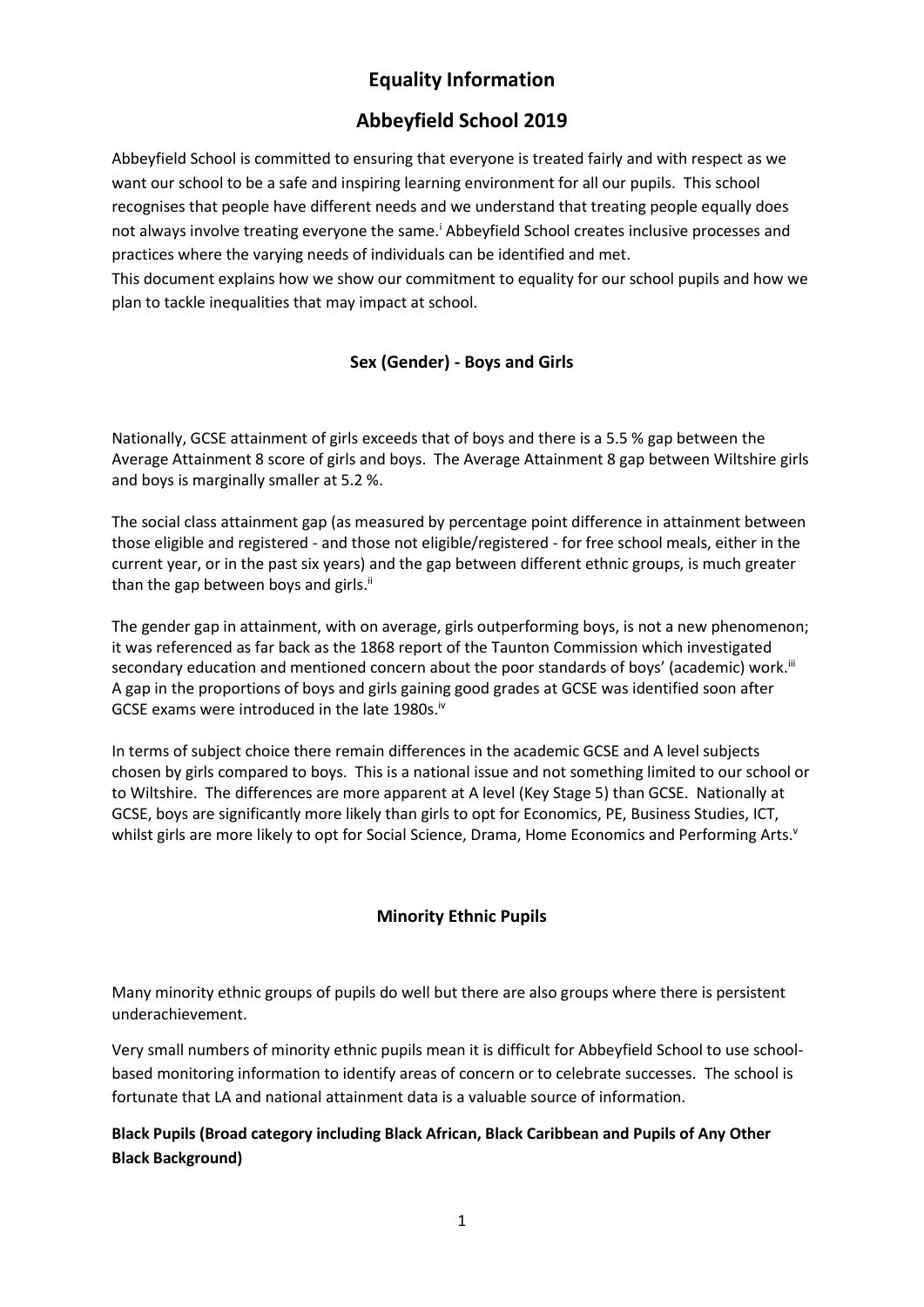National data has highlighted concerns about the ongoing lower attainment of Black Caribbean and Mixed White/Black Caribbean pupils. The gap for Black Caribbean boys is particularly significant with 35.5 % achieving the average Attainment 8 score compared with 46.5 % of All Pupils (a gap of 11 percentage points). The national achievement gap for Black Caribbean pupils achieving the All Pupil Average Attainment 8 score 7.3 %.<sup>vi</sup>

LA data for 2018 has identified the lower attainment for pupils of Black Caribbean and Mixed White/Black Caribbean heritage and is aware that these groups of pupils (although there are comparatively small numbers in Wiltshire schools) are recognised as having a local as well as a national vulnerability. This school is working closely with the LA to implement/anticipate proven strategies to raise attainment in this area.

### **Gypsy/Roma/Traveller Pupils**

Gypsy/Roma and Irish Traveller pupils are the lowest achieving ethnic groups.<sup>vii</sup>

Nationally, 15.4 % of Gypsy/Roma pupils and 17.9 % of Irish Traveller pupils achieved the Average Attainment 8 score.<sup>viii</sup> While the overwhelming majority of Wiltshire Gypsy/Roma/Traveller pupils choose to attend primary school until the end of Year 6, it remains a concern that a majority of Wiltshire Gypsy/Roma and Traveller families decide to home educate their children during the secondary school years.<sup>ix</sup>

A House of Commons Briefing Paper (September 2017) reported that education issues for Gypsies and Travellers include prejudice, discrimination and discriminatory attitudes. The issues also include the schools' response to discrimination and high levels of self-exclusion from mainstream education because of discrimination.<sup>x</sup>

Abbeyfield School is committed to tackling racism and discrimination against Gypsy/Roma/Traveller pupils regardless of whether the school has Gypsy/Roma/Traveller pupils on roll and to promote positive representation of GRT communities and their histories. It is known that many GRT families do not disclose their ethnicity to the school as they fear discrimination and prejudice. Research by the Traveller Times in 2017 revealed that 70 % of GRT families have experienced anti-GRT racism in education.

National research published in 2018 suggests there has been a significant increase in the number of Gypsy/Roma and Irish Traveller children/young people who are being cared for by local councils. The data shows an increase of 900 % for the numbers of Gypsy/Roma children/young people and 400 % for Irish Traveller children/young people since 2009. One of the reasons suggested is that Gypsy/Roma and Traveller families are less likely to be offered or to access early help and support and this is important as it is an area in which schools can help. $x_i$ 

## **Faith and Belief**

Data on Religion and Belief is not collected for monitoring purposes, and there is no information available to compare the attainment of pupils who have/do not have a religion or a belief.

At Abbeyfield School we want to ensure that our pupils understand and appreciate the rich diversity of Britain and the important values that help people with differing perspectives and outlooks to live together harmoniously. This document provides information about some of the things that Abbeyfield School is doing to develop our pupils' ability to live in a pluralistic (diverse) society.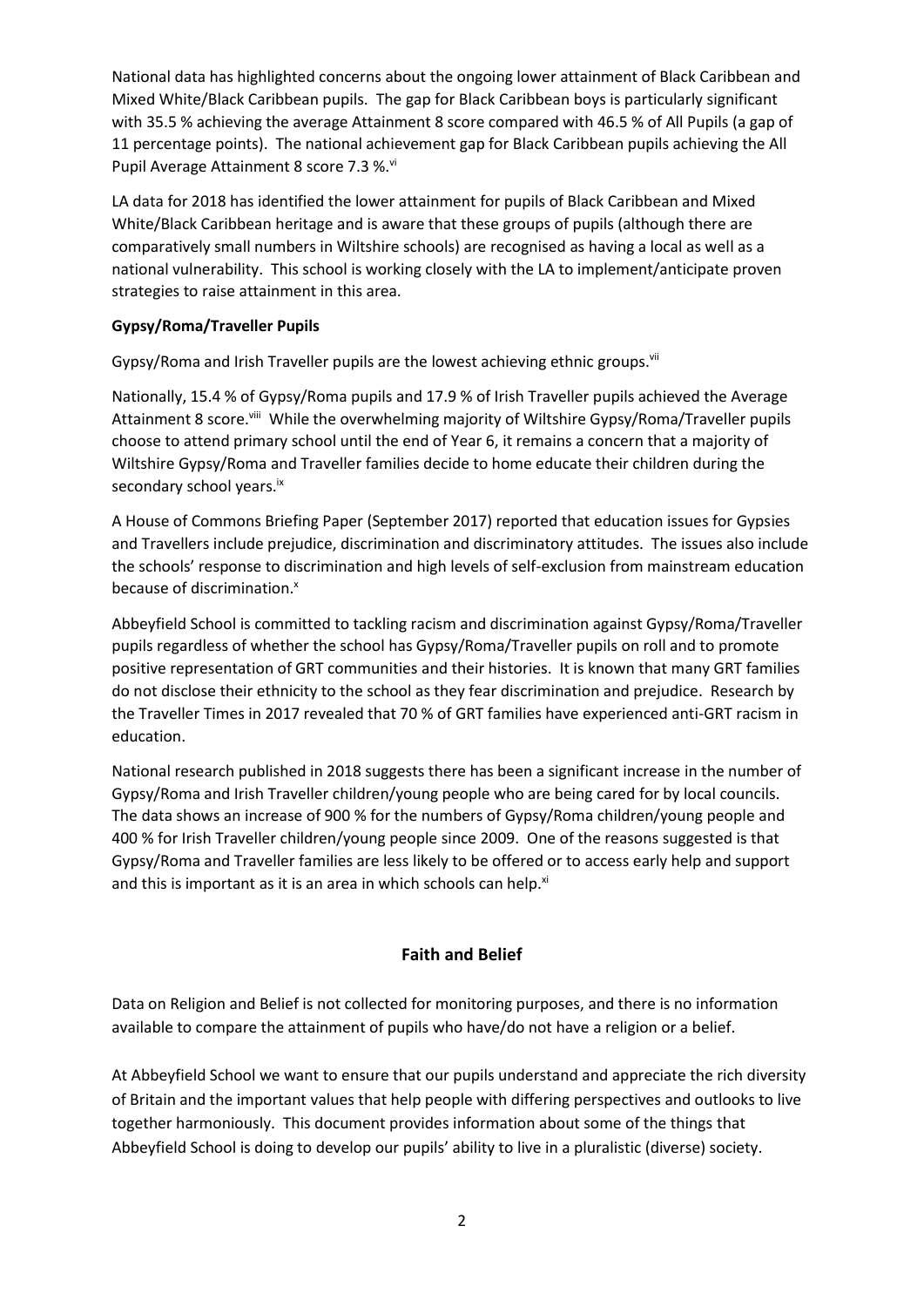Abbeyfield School recognises how important faith and belief can be as part of a young person's developing identity, whether this relates to a specific faith or belief, or whether this relates to wider belief systems, or morals and ethics.

Abbeyfield School is committed to supporting all our young people as they develop a personal relationship with their own set of values and beliefs, and to supporting, in the context of the Human Rights agenda, the role this plays in the moral and ethical choices they make in life.

This school takes incidents of prejudice-related bullying seriously and is committed to working closely with parents/carers to create a school environment which is nurturing, friendly and supportive for all our children. Our school has established a procedure for recording all incidents of prejudice-based bullying and this includes bullying relating to religion and belief.

Abbeyfield School is aware that negative faith-based media attention (particularly anti-Semitism and anti-Muslimism) can have an impact on all children, and recognises the importance of ensuring that pupils are provided with accurate and appropriate information.

Abbeyfield School ensures all pupils gain knowledge of and respect for the different faiths in Britain as part of our role to prepare pupils for modern life in a diverse Britain. As part of a whole school activity, pupils have the chance to: celebrate different religious festivals; value and appreciate the extent of the similarities between the main faiths; and, learn from religious representatives from various communities.

Abbeyfield School recognises that discrimination on the grounds of religion or belief is a current concern, and our school actively promotes tolerance and respect. This school commemorates Holocaust Memorial Day as a key part of its commitment to informing pupils about the consequences of intolerance.xii

Abbeyfield School has benefited from the Home Office funded resource which aims to foster greater understanding and reduce Islamophobia.xv

## **Gender Identity and Sexual Orientation**

There is no attainment data available for this Protected Characteristic. This is one of the fastest changing areas of equality. LGBT<sup>+</sup> pupils are a group that may be vulnerable to bullying and unfair treatment. It is important our school creates a supportive environment to enable all our pupils to work out who they are and how they fit into society. As a school, we recognise that historic discrimination and unfairness means this may be more difficult for some pupils.

Abbeyfield School is committed to seeking help and guidance from the LA and other appropriate bodies, on the best ways to create a resilient whole-school community that supports all pupils, including lesbian, gay, bisexual and transgender pupils (LGBT<sup>+</sup>) and those pupils uncertain about their gender identity/sexual orientation.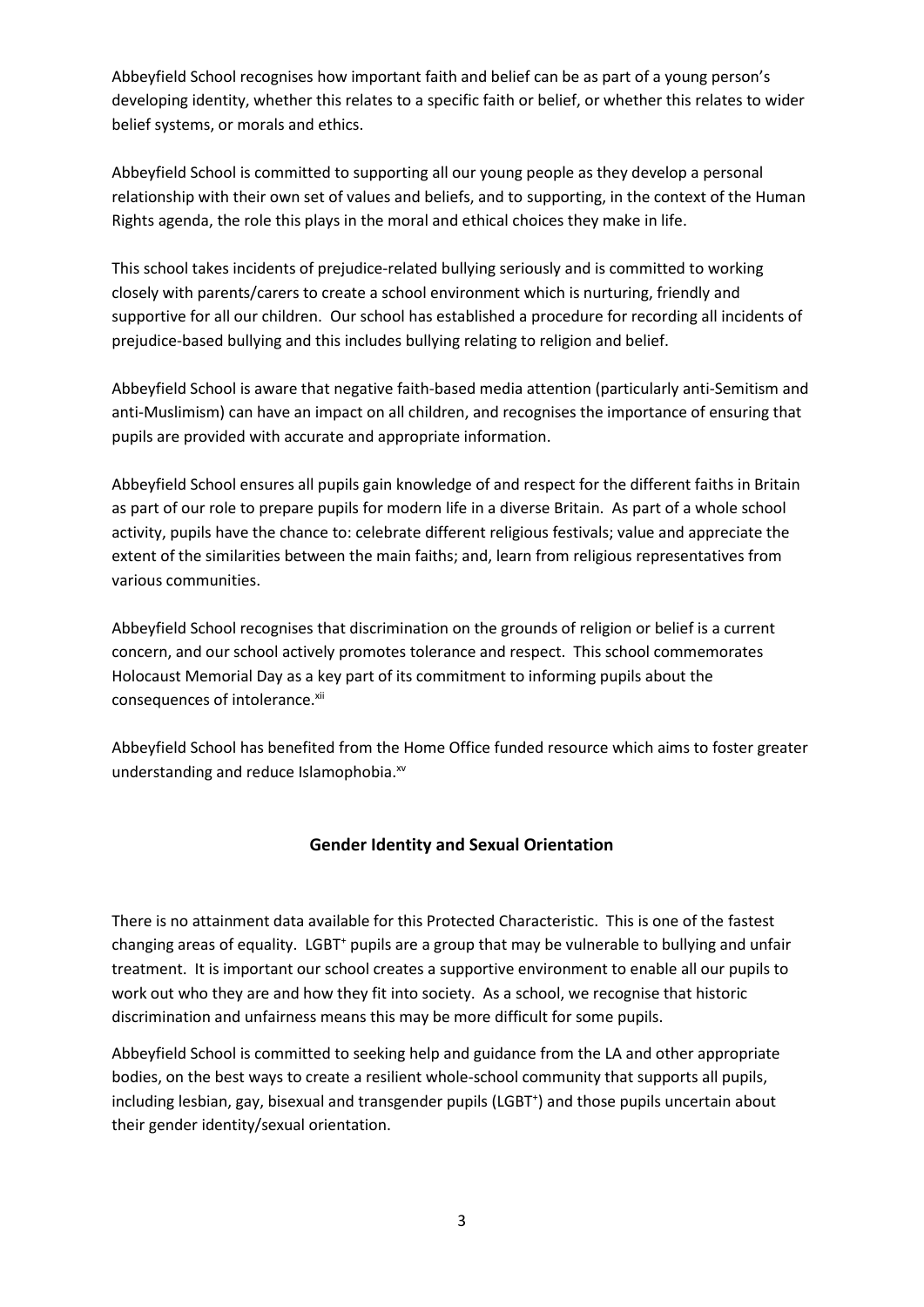To support such an inclusive environment, Abbeyfield School is aware that homophobic, biphobic, transphobic language and bullying creates a negative and possibly hostile environment for pupils who may be lesbian, gay, bisexual, transgender or unsure about their sexual orientation/gender identity. Abbeyfield School works with pupils to address any use of discriminatory and bullying language that would create an unequal school environment. Abbeyfield School confidently tackles discriminatory language and supports pupils to create a school environment that values diversity. Abbeyfield School has also benefitted from information contained in the resource *'Valuing All God's Children'* which has informed and enhanced the work we are undertaking in this area.<sup>xiiii</sup>

Abbeyfield School is aware of the support that we can access in relation to Gender Identity, including Local Authority support, and support and advice from Stonewall, an LGBT<sup>+</sup> campaigning group which has a website containing a range of educational guidance and resources.

In addition, this school is aware of the changes we can make to help avoid unnecessary gender distinctions. Such changes ensure that the school is a more equal environment if there are pupils who are uncertain about their gender identity. This school has flexibility within the school uniform, and endeavours not to divide pupils into groups solely based on their sex.

Abbeyfield School has achieved a Stonewall Bronze Award for its work in this area.

There are many charitable organisations providing support on gender identity to young people, their families and their schools. There are also organisations able to provide advice and support where a pupil has a parent who is transgender. The LA has up to date information about the different organisations, the services they provide and how to contact them.

## **Pupils learning English as an Additional Language**

As a group, pupils learning English as an additional language (EAL) achieve good outcomes at Key Stage 4 in Wiltshire. In 2018 a higher proportion of EAL pupils (52.7 %) achieved the Average Attainment 8 score, than pupils whose first language is English (48.1 % achieved these grades. Xivi)

The Local Authority's Ethnic Minority & Traveller Achievement Service (EMTAS) continues to work with local schools to secure the achievement of EAL learners, and other learners. This includes work with individual children to assess and identify needs and recommend and support provision. It includes support from Bilingual Assistants both in the classroom, and to help establish productive home-school partnerships.

In addition, the service works at a more strategic level. Recent work has included:

- planning and team-teaching in the secondary phase to ensure talk in the classroom models the academic language students need to master to succeed;
- providing training to specific groups including Newly Qualified Teachers, Early Years Practitioners and other school staff to equip them with the skills and knowledge to meet learner's needs;
- hosting "bilingual conferences" for multilingual children to come together, learn how to develop their skills and gain in self-confidence and respect.

EMTAS believes that Wiltshire schools will also benefit more widely from strategies used with learners of EAL, as it is recognised that a focus on language and communication skills can benefit a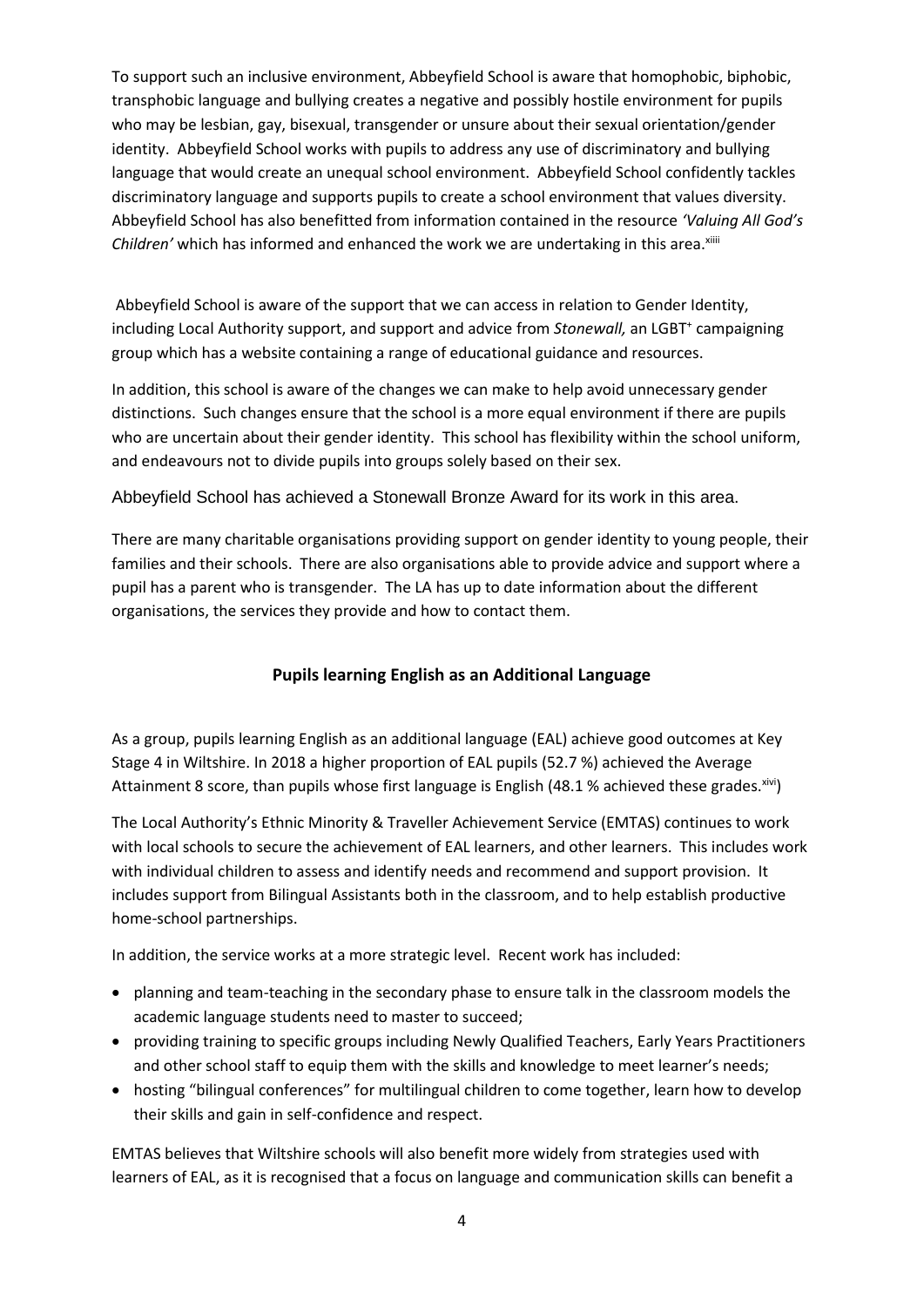broad range of students. This belief has recently been bolstered by the findings of Professor Steve Strand in *English as an Additional Language (EAL) and educational achievement in England*, who demonstrated that an increase in the number of EAL learners in a school is associated with improved attainment by English first language pupils.<sup>xvi</sup>

There are marked differences between the attainment of EAL speakers, for example, Tamil and Chinese speakers perform better than Pashto and Turkish speakers irrespective of when they arrive in the system. Prior education and where pupils live in England all impact on attainment. Attainment is also affected by arrival time. There is a severe attainment penalty for pupils arriving late into the English school system. For example, at GCSE level, pupils with EAL scored an average grade of a C if they arrived between reception and Year 7. This decreased to a grade of around a D if they arrived in Year 8, 9 or 10 – falling further to below an E if they arrived in Year 11. $^{xviv}$ 

## **Disability and Special Educational Needs**

Abbeyfield School reports separately on SEND pupil attainment. To ensure information is not duplicated, this document will focus on disability-related areas of SEND that are the current focus of national attention.

Nationally the attainment gap between pupils who have SEN Support and pupils with no identified SEN is 20.4 %. 14.2 % of Wiltshire pupils with a Statement or EHC Plan achieved the Average Attainment 8 score while 31.4 % of Wiltshire pupils who have SEN Support received these qualifications.<sup>xx</sup>

#### **Hearing Impairment**

Department for Education data shows that at GCSE level England's deaf children are falling a whole grade behind their hearing classmates at GCSE, even though deafness is not a learning disability. This is a significant attainment gap. The National Deaf Children's Society found that the average GCSE grade for a child without special educational needs or a disability per subject is 5, a strong C under the old system.<sup>xxi</sup> For deaf children, this falls to 3.9, historically a grade D. It should be noted that nationally, there are just over 1,500 pupils who took GCSE's in 2018 whose Primary SEN Need is recorded as Hearing Impairment. This is a small number and means there are very few pupils with hearing impairments in each secondary school. However, the reason this disability is being highlighted by Abbeyfield School, is that just 39.2 % of pupils whose primary SEN need is Hearing Impairment achieved the Average Attainment 8 score last year compared with 49.8 % of their peers without an identified SEN.

Abbeyfield School is aware that pupils with a hearing impairment are vulnerable to academic underachievement and, with the support of the LA, closely monitors their progress and attainment and provides/effectively anticipates support to ensure pupils can make accelerated progress should that be warranted. Please note, it is lawful under the Equality Act 2010 to treat disabled pupils more favourably than non-disabled pupils if it is deemed necessary to address disadvantage linked to disability.<sup>xxv</sup>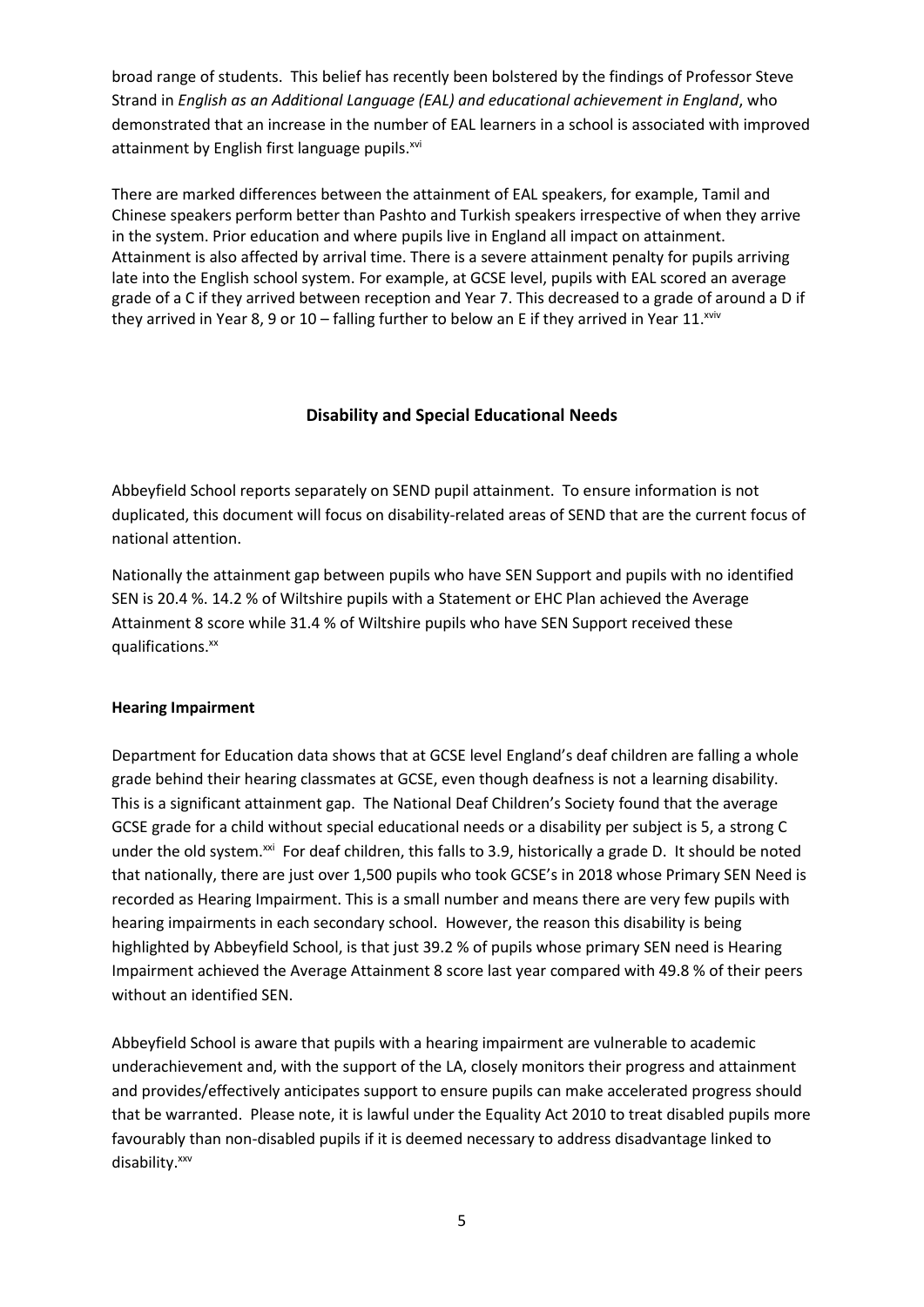#### **Mental Health**

Academic attainment is important, but pupils also need to progress through their education feeling happy and self-confident. Abbeyfield School is committed to providing a nurturing environment to help develop the resilience of our pupils to cope with the ups and downs and stresses of everyday life.

There is an increasing understanding of the negative impact of social, emotional, and mental health difficulties (SEMH) on the educational attainment of pupils. The incorporation of mental health into the Equality Act 2010 has helped to highlight this important issue.

*Information about the support provided by Abbeyfield School for pupils with special education needs and for disabled pupils is detailed in the SEND section of the school website.*

## **EQUALITY OBJECTIVES**

#### Increase understanding of religious/faith diversity

Another current focus for Abbeyfield School is to ensure that our pupils understand and appreciate the rich diversity of Britain and the important values that help people with differing perspectives and outlooks to live together harmoniously.

We are developing our pupils' ability to live in a pluralistic (diverse) society whilst developing their understanding of religious/faith diversity (including people who do not have a faith) and an awareness of the history of religious intolerance in Britain and Europe, and to learn to promote tolerance and understanding.

#### Pupil mental health and wellbeing

Academic attainment is important, but pupils also need to progress through their education feeling happy and self-confident. Abbeyfield School is committed to providing a nurturing environment to help develop the resilience of our pupils to cope with the ups and downs and stresses of everyday life.

We are addressing mental health and wellbeing for pupils as part of our commitment to preventing mental health difficulties that may start in childhood but have a greater impact in adult life.

We also recognise the importance of supporting staff to manage their own wellbeing.

#### Sexual Orientation and Gender Identity

LGBT<sup>+</sup> pupils are a group that may be vulnerable to bullying and unfair treatment. It is important our school creates a supportive environment to enable all our pupils to work out who they are and how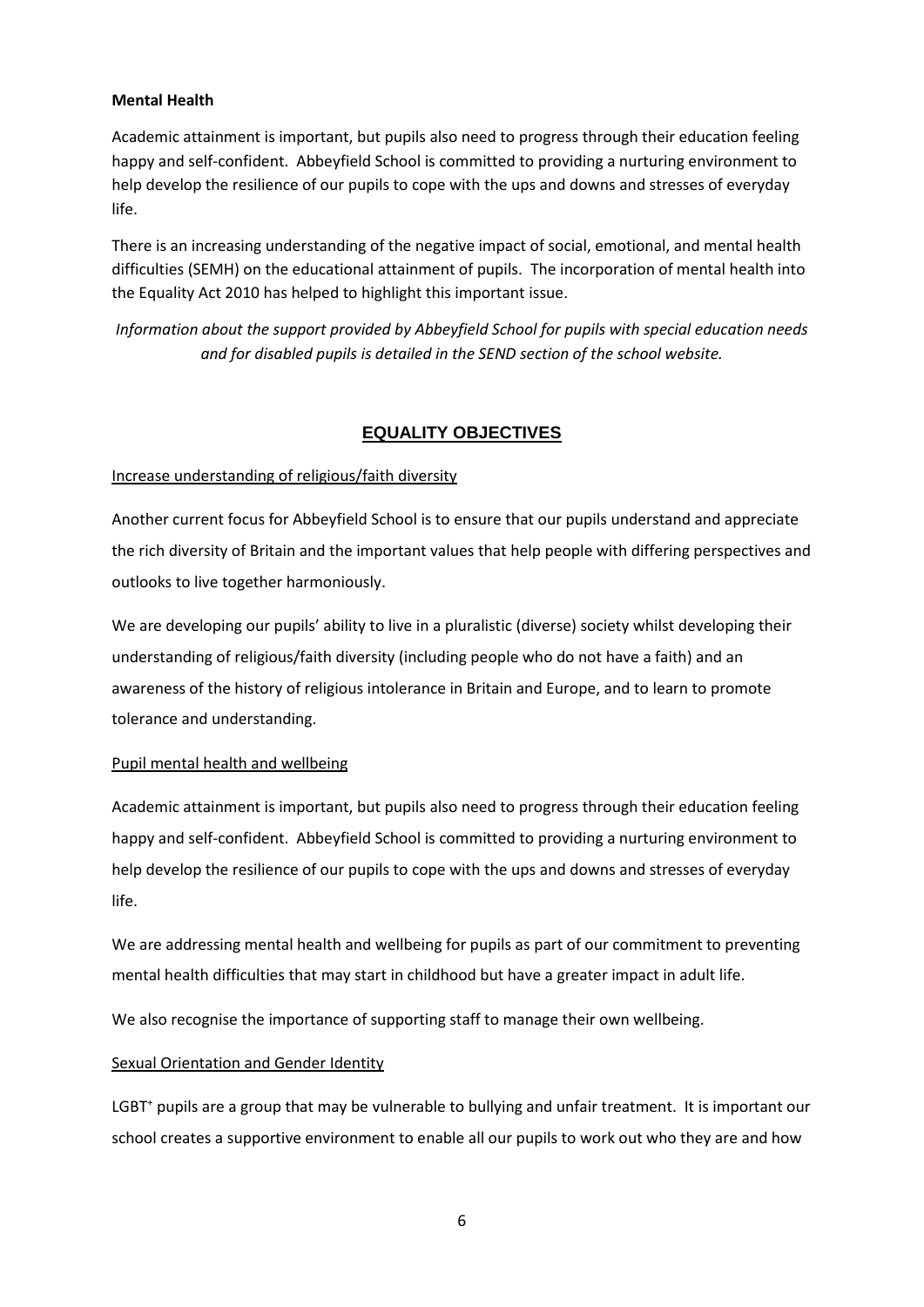they fit into society. As a school, we recognise that historic discrimination and unfairness means this may be more difficult for some pupils.

We will address LGBT<sup>+</sup> issues and will create a school that is supportive, inclusive and welcoming for LGBT<sup>+</sup> pupils as well as families with LGBT<sup>+</sup> parents/carers.

Abbeyfield School is working with all our pupils (including our LGBT<sup>+</sup> pupils) to:

- Reduce the isolation experienced by some LGBT<sup>+</sup> pupils
- Identify changes to ensure the school is as welcoming as possible for LGBT<sup>+</sup> pupils
- Raise self-esteem of LGBT<sup>+</sup> pupils and help them to feel confident and comfortable with their identity
- Enable more confident members of the school community to support pupils who are having more difficulties

#### **References:**

1

<sup>i</sup> The Equality Act 2010 and Schools [https://assets.publishing.service.gov.uk/government/uploads/system/uploads/attachment\\_data/file/315587/](https://assets.publishing.service.gov.uk/government/uploads/system/uploads/attachment_data/file/315587/Equality_Act_Advice_Final.pdf) [Equality\\_Act\\_Advice\\_Final.pdf](https://assets.publishing.service.gov.uk/government/uploads/system/uploads/attachment_data/file/315587/Equality_Act_Advice_Final.pdf)

ii Department for Education, Revised GCSE Results 2016 to 2019 <https://www.gov.uk/government/collections/statistics-gcses-key-stage-4>

iii Report of the Schools Enquiry Commission (The Taunton Report) 1868, <http://www.educationengland.org.uk/documents/index.html>

iv Gender and Education: The Evidence on Pupils in England, The Department for Education and Skills[.http://webarchive.nationalarchives.gov.uk/20090108131527/http://www.dcsf.gov.uk/research/data/upl](http://webarchive.nationalarchives.gov.uk/20090108131527/http:/www.dcsf.gov.uk/research/data/uploadfiles/RTP01-07.pdf) [oadfiles/RTP01-07.pdf](http://webarchive.nationalarchives.gov.uk/20090108131527/http:/www.dcsf.gov.uk/research/data/uploadfiles/RTP01-07.pdf)

<sup>v</sup> TES News: The Gender Divide is just as Worrying at GCSE as it is at A Level <https://www.tes.com/news/opinion-gender-divide-just-worrying-gcse-it-level> Gender and Subject Choice, Data and Explanations <http://www.earlhamsociologypages.co.uk/Gender%20and%20Subject%20Choice.html>

vi https://www.gov.uk/government/collections/statistics-gcses-key-stage-4

vii Department for Education: Revised GCSE and Equivalent Results in England, 2017 to 2018: [https://assets.publishing.service.gov.uk/government/uploads/system/uploads/attachment\\_data/file/676596/](https://assets.publishing.service.gov.uk/government/uploads/system/uploads/attachment_data/file/676596/SFR01_2018.pdf) [SFR01\\_2018.pdf](https://assets.publishing.service.gov.uk/government/uploads/system/uploads/attachment_data/file/676596/SFR01_2018.pdf)

viii https://www.gov.uk/government/collections/statistics-gcses-key-stage-4

ix Wiltshire Ethnic Minority and Traveller Achievement Service (EMTAS)

<sup>x</sup> Wiltshire Ethnic Minority and Traveller Achievement Service (EMTAS) House of Commons Library, Briefing Paper: Gypsies and Travellers, Number 08083, 28 September 2017 <http://researchbriefings.files.parliament.uk/documents/CBP-8083/CBP-8083.pdf>